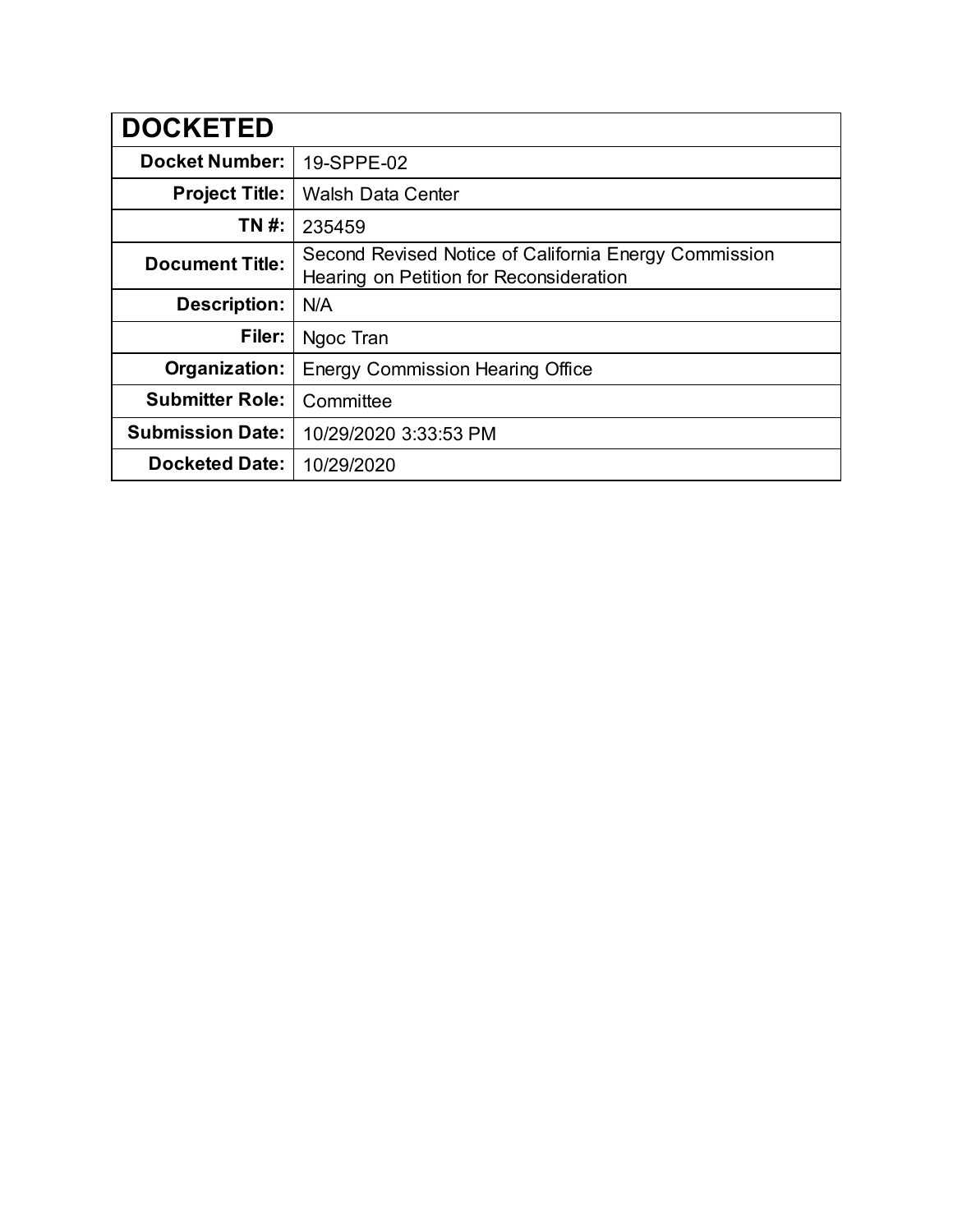

*FACILITY*

 **State of California State Energy Resources Conservation and Development Commission 1516 Ninth Street, Sacramento, CA 95814 (800) 822-6228 – www.energy.ca.gov**

**APPLICATION FOR SMALL POWER PLANT EXEMPTION FOR THE:**

*WALSH BACKUP GENERATING* 

 **Docket No. 19-SPPE-02**

# **SECOND REVISED NOTICE OF CALIFORNIA ENERGY COMMISSION HEARING ON PETITIONFOR RECONSIDERATION**

On August 12, 2020, the California Energy Commission (CEC) approved the Small Power Plant Exemption (SPPE) for the Walsh Backup Generating Facility.<sup>1</sup> On September 10, 2020, Intervenor Robert Sarvey filed a Petition for Reconsideration (Petition) of that decision.<sup>2</sup>

**PLEASE TAKE NOTICE** that on **November 16, 2020**, the CEC will hold a public hearing to consider whether to grant or deny the Petition during the CEC's regularly scheduled Business Meeting.

#### **MONDAY, NOVEMBER 16, 2020**

**The Business Meeting begins at 1:00 p.m.**

#### **REMOTE ACCESS ONLY**

*The CEC's November 16, 2020 Business Meeting will be held remotely, consistent with Executive Orders N-25-20 and N-29-20 and recommendations from the California Department of Public Health to encourage physical distancing in order to slow the spread of COVID-19. The public and parties will be able to participate consistent with the direction in these Executive Orders.*

Please see the instructions below under the section **"PARTICIPATING REMOTELY."**

Members of the public and the parties to the Walsh Backup Generating Facility SPPE proceeding may participate and offer oral and written comments at the hearing. The CEC invites the public, agencies, and parties to file written comments on the Petition in

 <sup>1</sup> [TN 234366.](https://efiling.energy.ca.gov/GetDocument.aspx?tn=234366&DocumentContentId=67223) https://efiling.energy.ca.gov/GetDocument.aspx?tn=234366&DocumentContentId=67223.

<sup>&</sup>lt;sup>2</sup> [TN 234652-2.](https://efiling.energy.ca.gov/GetDocument.aspx?tn=234652-2&DocumentContentId=67501) https://efiling.energy.ca.gov/GetDocument.aspx?tn=234652-

<sup>2&</sup>amp;DocumentContentId=67501.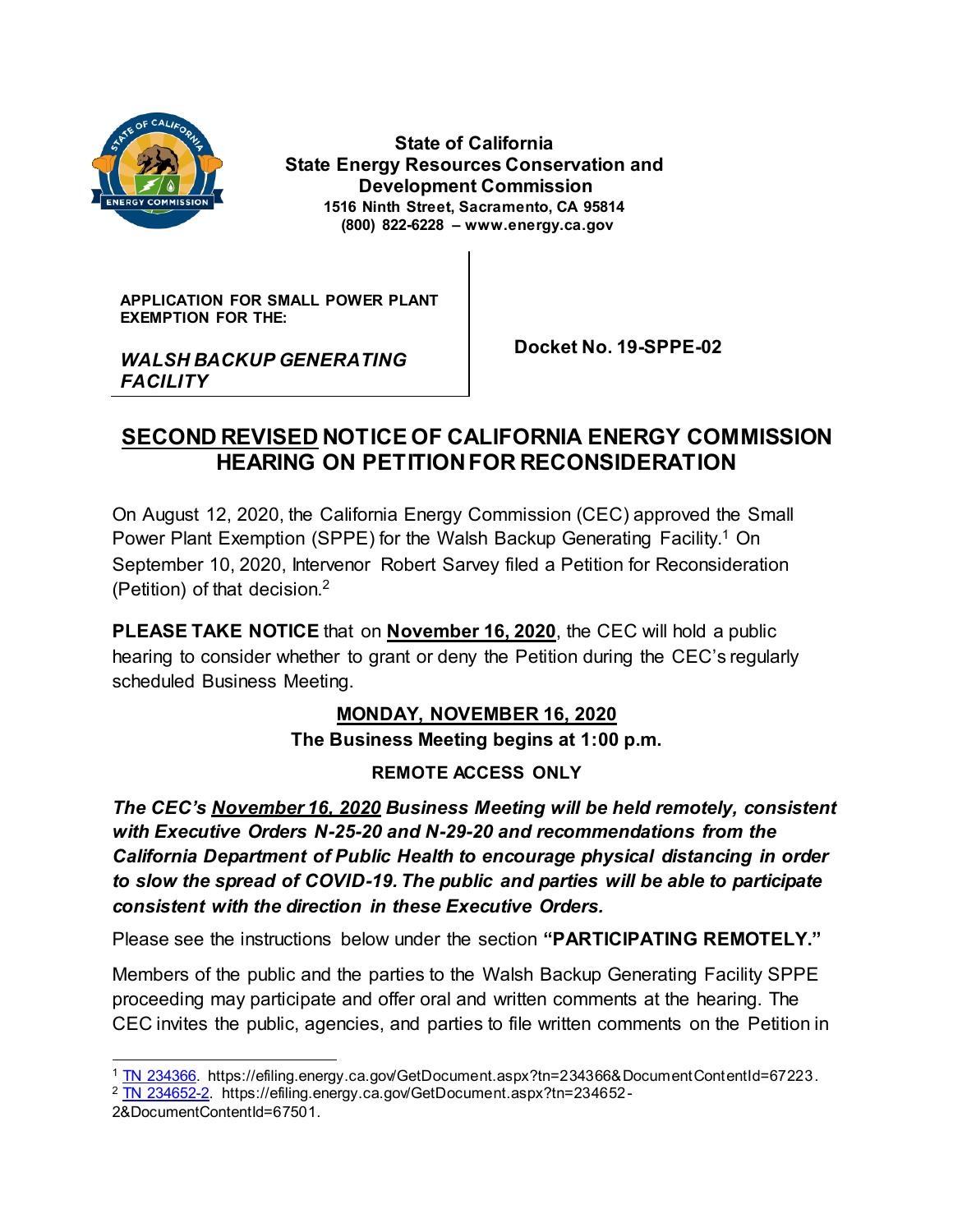advance of the hearing. For information about how to file comments before the hearing, please see instructions below under "**AGENCY AND PUBLIC PARTICIPATION**."

# **PURPOSE OF CEC HEARING**

The purpose of the hearing is to consider whether the CEC should grant or deny Intervenor Robert Sarvey's Petition. Any party may file a request for reconsideration within 30 days after a final determination or decision.<sup>3</sup> If the CEC denies the Petition, then the original decision stands. If the CEC grants the Petition, then it will determine the procedure by which to resolve any matter being reconsidered, including, but not limited to, referring the matter back to the Committee<sup>4</sup> or reopening the evidentiary record.

### **PARTY COMMENTS**

The parties are invited to submit written comments on the Petition. The CEC requests that comments about the Petition be submitted by 5:00 p.m. on **October 30, 2020**.

# **AGENCY AND PUBLIC PARTICIPATION**

Local, state, federal, and tribal governmental agencies and members of the public are welcome to observe and offer oral or written comments on the Petition remotely, either before or during the Business Meeting. It is not necessary to be an Intervenor or attorney to participate in the public process. [Comments may be submitted electronically](https://efiling.energy.ca.gov/Ecomment/Ecomment.aspx?docketnumber=19-SPPE-02)  [to:](https://efiling.energy.ca.gov/Ecomment/Ecomment.aspx?docketnumber=19-SPPE-02)

https://efiling.energy.ca.gov/Ecomment/Ecomment.aspx?docketnumber=19-SPPE-02.

Otherwise, written comments may be submitted for posting on the proceeding docket by [e-mailing them to](mailto:docket@energy.ca.gov) docket@energy.ca.gov, or by U.S. mail to:

California Energy Commission Docket Unit Docket Number: 19-SPPE-02 1516 Ninth Street, MS-4 Sacramento, CA 95814

For all written comments, please include the docket number and proceeding name **"Docket No. 19-SPPE-02, Walsh Backup Generating Facility SPPE"** in the subject line and on the cover page.

<sup>3</sup> Pub. Resources Code, § 25530.

<sup>4</sup> On July 15, 2019, the CEC appointed a Committee consisting of Karen Douglas, Commissioner and Presiding Member, and Patty Monahan, Commissioner and Associate Member, to conduct proceedings on the application for an SPPE for the Walsh Backup Generating Facility. (TN 228984.)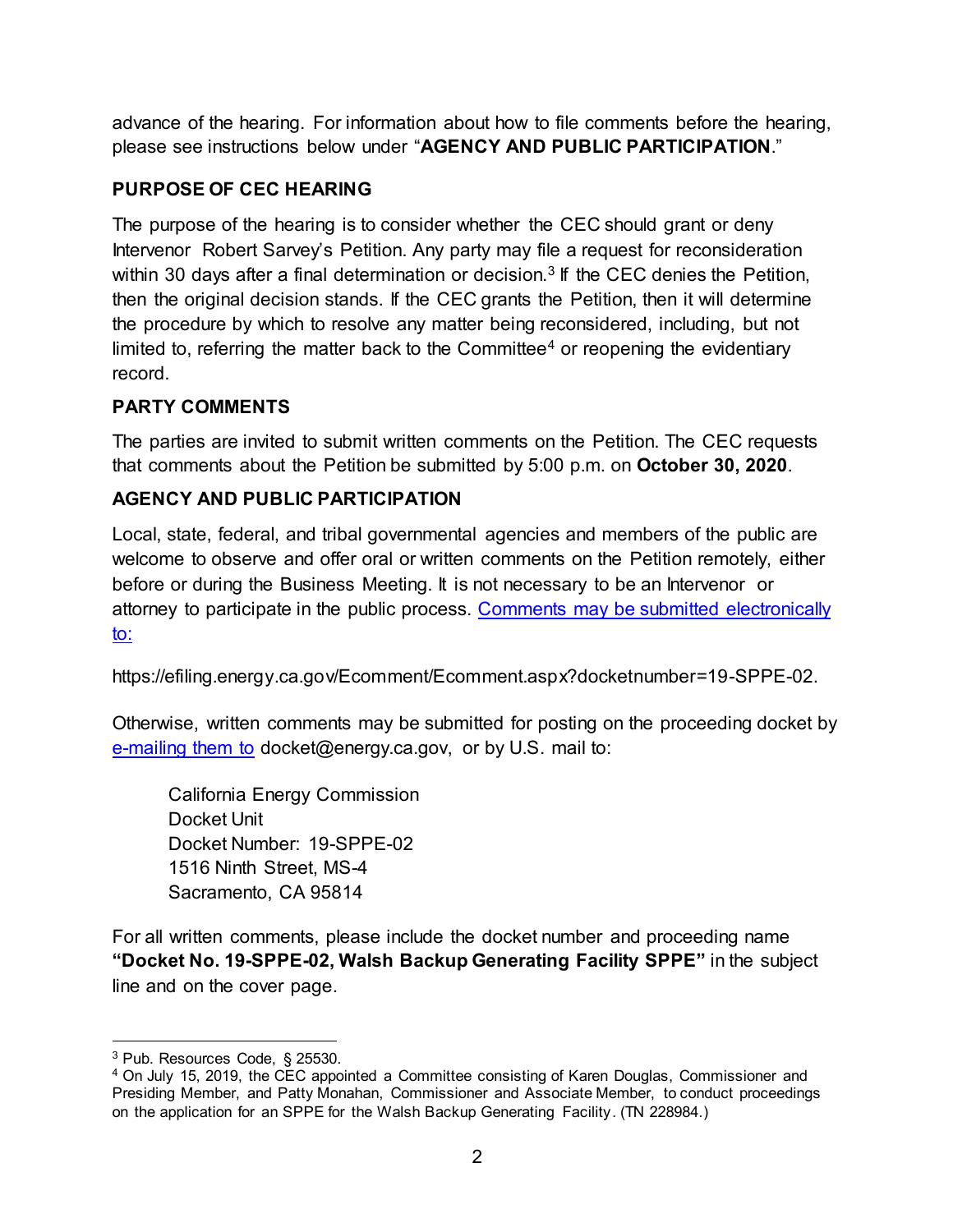The CEC will accept oral comments at the hearing. Please see the section below, "**PARTICIPATING REMOTELY**," for instructions on how to present oral comments.

**Please note:** Your written and oral comments, attachments, and associated contact information (e.g., your address, phone, email, etc.) become part of the viewable public record. Additionally, this information may become available via internet search engines.

### **PARTICIPATING REMOTELY**

To participate by telephone only, call (888) 823-5065 on the day of the Business Meeting after 12:50 p.m. (Pacific Time). The passcode is "business meeting." If you plan to make a public comment about this Petition, please provide your name, affiliation, and the item number to the operator. The item number can be found in the Business Meeting agenda which will be posted on the CEC'[s web page](https://www.energy.ca.gov/proceedings/business-meetings) at https://www.energy.ca.gov/proceedings/business-meetings.

#### [Click here](https://energy.zoom.us/j/93869230237?pwd=Zm96c09ULzdXTjd4eldtUXdnUGErdz09) to participate via Zoom

(https://energy.zoom.us/j/93869230237?pwd=Zm96c09ULzdXTjd4eldtUXdnUGErdz09).

You may also [access Zoom](https://join.zoom.us/) at this address, https://join.zoom.us, and enter event number 938-6923-0237. The meeting password is mtg@10am.

Zoom technical support is available at (888) 799-9666 ext. 2, or visit [Zoom's help center](https://support.zoom.us/hc) at https://support.zoom.us/hc/. You may also contact the [CEC's Public Advisor's Office](mailto:CEC’s%20Public%20Advisor’s%20Office) by email at publicadvisor@energy.ca.gov, or by phone at (800) 822-6228.

Note that in order to comment or ask a question, you must call (888) 823-5065 as described above or you may email concise comments before the Business Meeting to the [Public Advisor's Office](mailto:publicadvisor@energy.ca.gov) at publicadvisor@energy.ca.gov to have the CEC's public advisor verbally relate the comments.

**[Subscribe to Electronic Mail Lists](http://www.energy.ca.gov/business_meetings)** found at www.energy.ca.gov/business meetings/. To have the Business Meeting agenda emailed to you, enter your contact information under "Subscribe."

# **PUBLIC ADVISOR AND OTHER CEC CONTACTS**

The CEC's Public Advisor's Office provides the public with assistance in participating in CEC proceedings. For information on how to participate in this proceeding, or to request interpreting services or other reasonable accommodations, please contact the [Public](mailto:publicadvisor@energy.ca.gov)  [Advisor, Noemí O. Gallardo,](mailto:publicadvisor@energy.ca.gov) at publicadvisor@energy.ca.gov, by phone at (916) 654- 4489, or toll free at (800) 822-6228. Requests for interpreting services and reasonable accommodations should be made at least five days in advance of the hearing. The CEC will work diligently to accommodate late requests.